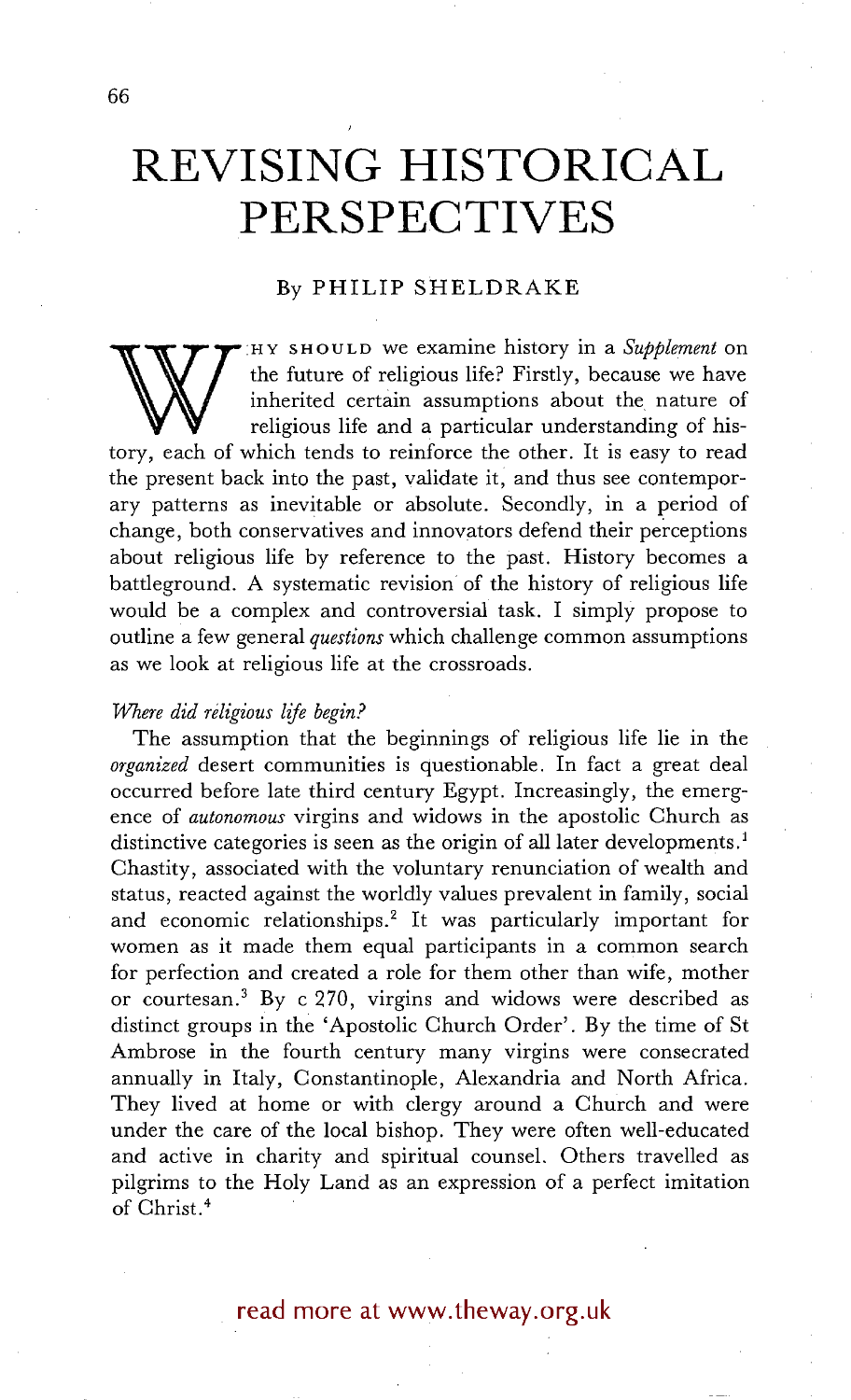The indications are that *community life* first emerged among virgins. Antony of the Desert sent his sister into a community before he retired as a hermit at the end of the third century. By the fourth century groups lived in community in the main cities of the Empire. These offered further security for women and it may be that the more affluent began the process by inviting impoverished virgins to join them. The growing numbers, the emergence of communities and the increasing concern of Church authorities to regulate them meant that by the fifth century the process of seclusion had begun and the eventual fate of this originally autonomous and informal way of consecrated life was to merge with the growing cenobitic-monastic movement.<sup>5</sup>

A Syriac movement of autonomous ascetics also predated the Egyptian desert. What is important about this tradition is that it appears to reflect (albeit subject to occasional exaggeration) the original understanding of *discipleship* as literal imitation of the poor, homeless and celibate Jesus. The general term for Syriac ascetics was *ihidaya* (in Greek *monachos).* This means the 'single one', the one who adopts 'singleness', obeys Jesus's command (Lk 9, 60) to leave the dead to bury their dead and joins Jesus the Lifegiver. So *ihidaya* seems to imply three elements: to leave family ties, to be singleminded, to become 'one' by putting on 'The One' in a special relationship with Christ. This 'way' was conceived not as a gratuitous commitment analogous to 'vows' but as simply the fulfilment of baptismal promises to the extent that sometimes only catechumens married.<sup>6</sup>

The Syrian wilderness was not starkly separated from villages as in Egypt. The 'single ones' remained a visible challenge near human habitation. Many of the 'monks' of Syria associated with villages. Some may even have remained at home, judging by Cassian's strictures against those who called their homes 'monasteries'. The 'single ones' emerged into leadership roles, both religious, in the absence of clergy who inhabited the towns, and secular, as a result of the growing reluctance of landowners to leave suburban villas., 'Single ones' offer a model of people whose radical lifestyle as wanderers, strangers and outsiders had a valued status *within the community.* By standing Outside the normal ties of family, property and ambition, the 'single one' could be accepted as guide, arbitrator and supporter. Dissociation, strangely, made the Syrian ascetic socially significant.<sup>7</sup>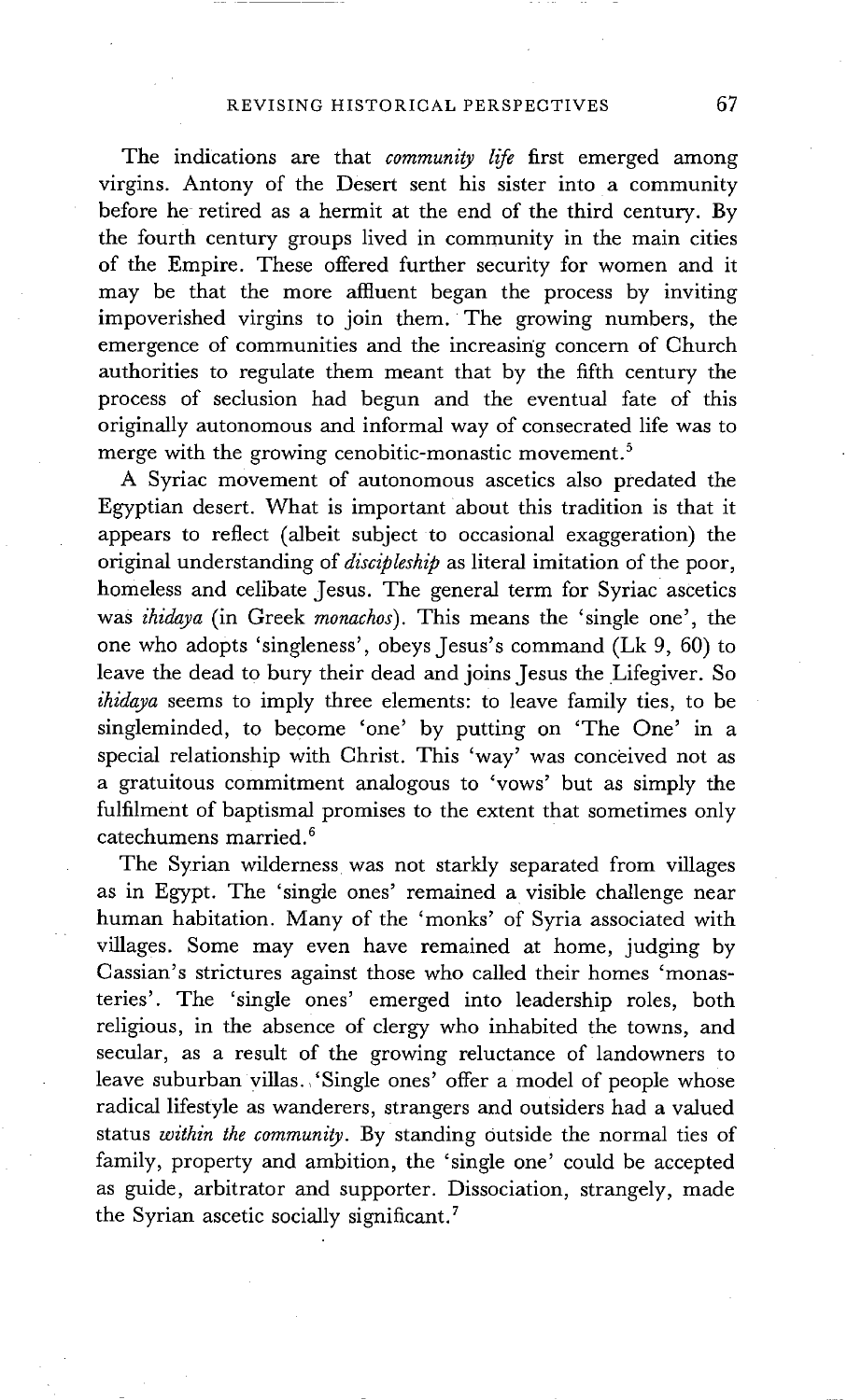## 68 REVISING HISTORICAL PERSPECTIVES

## *Has religious life a single line of development?*

We need to question the assumption, not only that the foundational model for religious life was cenobitic-monastic, but that its development moved in a single line. A common 'Pachomius to Ignatius' approach suggests that the forms which religious life took were merely variations on the basic theme of monastic asceticism. This approach has recently been questioned by such scholars as Professor John O'Malley.<sup>8</sup> His main thesis is that a framework of 'ministry' and its development in the Church provides a fruitful alternative to 'asceticism' in order to reread the history of religious life. It is inadequate to interpret the mendicants of the thirteenth century, the Jesuits of the sixteenth and subsequent 'apostolic' life for men and women, simply as developments within a monastic framework. They were radical institutional innovations, in which ministry was not a secondary but a central feature of their identity, and created a new religious role which eclipsed the dominant model.<sup>9</sup>

I would suggest that, whatever the degree of innovation represented by these groups, the non-monastic form of religious life runs parallel to, rather than derives from cenobitic monasticism. Its roots lie in the regular clerical life which became known as 'canonical'. The Rule of St Augustine, for example, had considerable influence. Its emphasis on *community* and *charity* (by implication, external relationships), rather than on structures, contrasts in significant ways with monasticism and this has been underestimated. The Rule of St Benedict discusses cenobitic structures, but its spirituality is still essentially individual. The neglect of canonical life by historians or its treatment merely as a sub-species of monasticism has reinforced distortions in our understanding of religious life. While monastic and canonical life influenced each other at points in history they are, nevertheless, distinct. 1°

Originally, most canonical houses were involved directly in pastoral care. Ministry to others remained an integral part of canonical spirituality even in the High Middle Ages. when, in externals, many canonical houses and Benedictine monasteries were hardly distinguishable. Spirituality from 1050 to the early thirteenth century saw a renewed emphasis on the importance of love and service of neighbour and canonical life received a new impetus. It became common to give the care of large urban churches or groups of rural churches to canons. The almost universal adoption of the Rule of St Augustine gave greater institutional coherence but also corresponds to the contemporary *vita apostoIica* movement which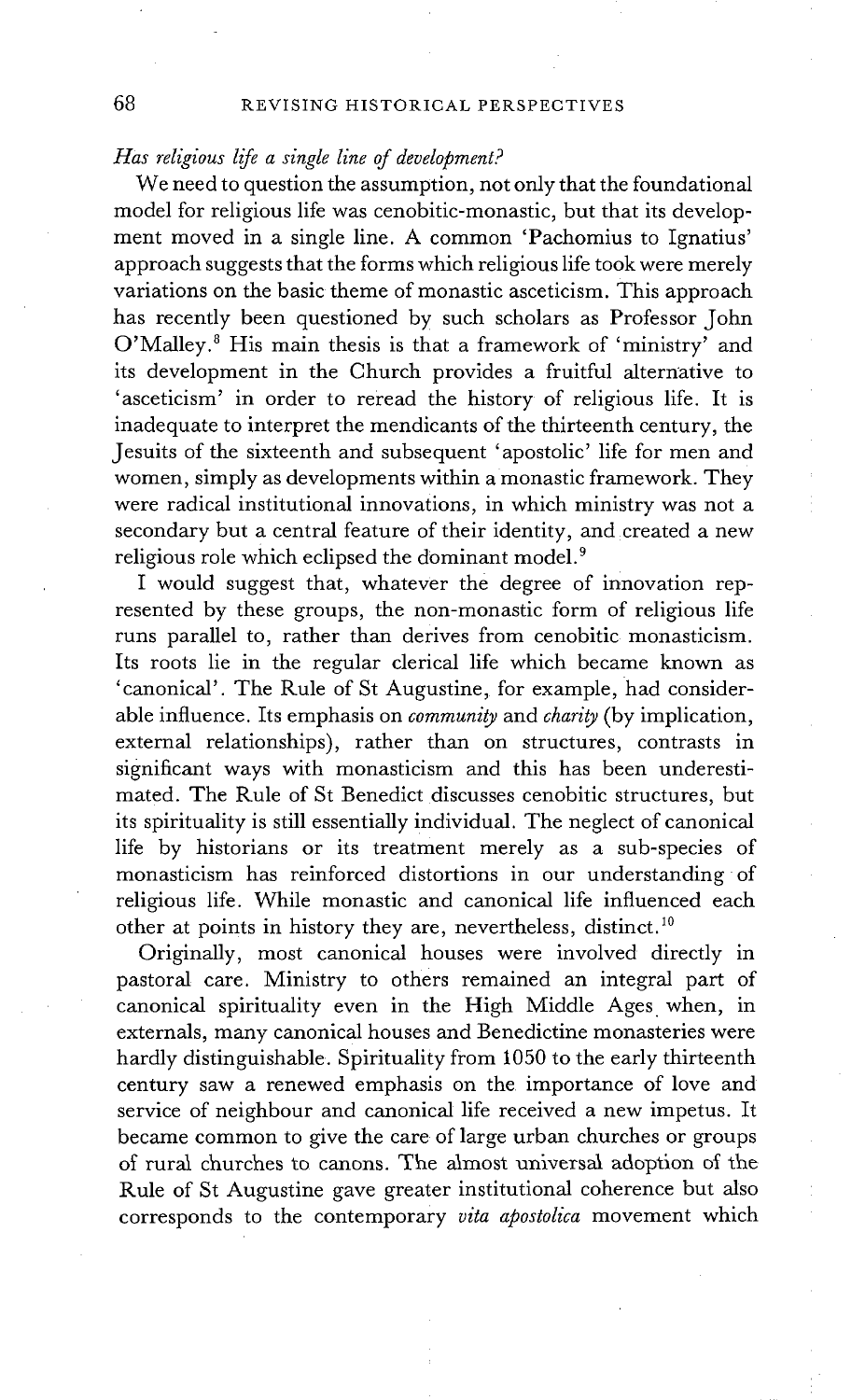emphasised the community life of the apostolic Church which the Rule valued. 11

Even if it is difficult in this period to contrast the *activities* of canonical and monastic communities, some spiritual treatises reveal significantly different emphases on the *purpose* of religious life. *Edification by word and example* is central to canonical self-understanding. The canon is teacher as well as learner. This is sometimes linked explicitly to preaching although not all canons preached and some monks did. The conduct of the canon is seen as having an effect on others. Thus silence is not merely a matter of selfdiscipline but is a preparation for *fruilful discourse.* Equally, the *mixed life* of action and contemplation appears in canonical writings, in contrast to monastic treatises, as *their own* responsibility. This sense of moral responsibility pointed forwards to the appearance of the mendicants and apostolic orders. For the canon, as for the friar, imitation of Christ implied ministering to others. Thus the more one became available as an instrument of conversion, the more one became a better religious. 12

## *Is a common life model adequate?*

It is worth emphasizing that even monasticism was not a monolithic cenobitic edifice but balanced 'solitude in community'. The fully autonomous way of discipleship, which predates the cenobitic, reminds us that purely conventual models for religious life may also be a limitation. It is possible to trace a continuing tradition of autonomous life in the West which is rarely considered in the history of religious life. There were anchorites, other kinds of 'hermits' or solitaries, wanderers and members of groups such as Third Orders or Beguines who did not necessarily live a visibly common life.

The secluded vocation continued to attract adherents. Many of those who felt called to this way were already members of religious communities. Many monasteries in England, for example, had responsibility for one or more anchorites or anchoresses. Sometimes these were close to the parent community but the cathedral priory of Durham, for example, maintained a distant hermitage on the islands of Farne off the Northumbrian coast. Even in semi-eremitical orders such as the Carthusians there may have been the opportunity for greater isolation as evidenced by the remains of an isolated hermitage on the moors above Mount Grace priory in Yorkshire.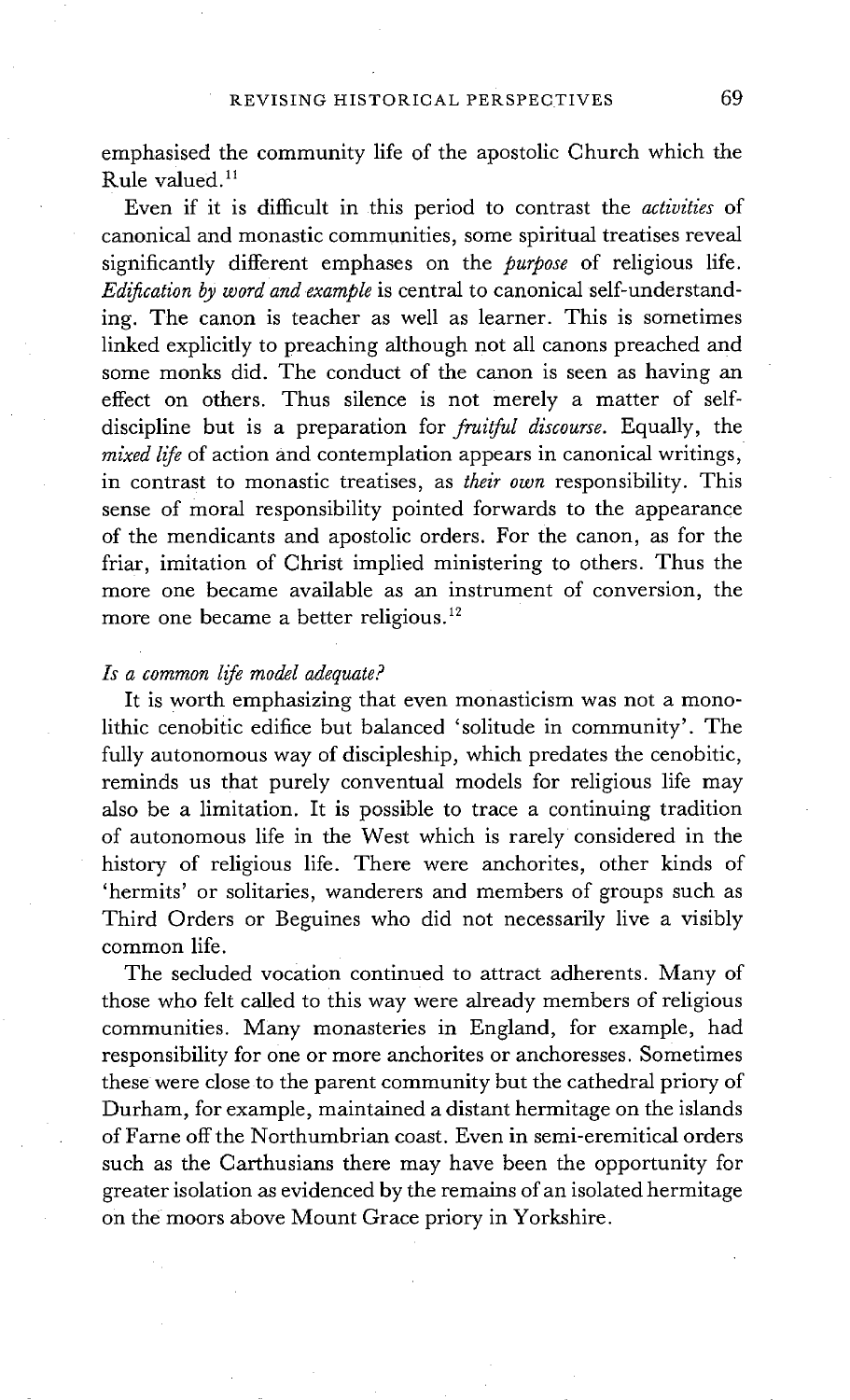Individual solitary life without previous monastic connections was also popular. Three of the best-known English recluses, Godric of Finchdale, Wulfric of Haselbury and Christina of Markyate had never been monastics (although Christina eventually became a Benedictine). Julian of Norwich, famous for her great mystical text, *The showings* or *Revelations of divine love,* lived in the last decades of the fourteenth century and perhaps well into the fifteenth. Maybe because her writings were rediscovered and promoted by monastic editors it has often been assumed that she was connected to a Benedictine convent. The monastic scholar, Benedicta Ward, has argued cogently against this 'monasticisation' and speculates that Julian may have been a widow. 13 Finally the best-known 'rule' for the anchoritic life, the *Ancrene wisse* of the twelfth century, was written explicitly for three women living outside traditional monastic structures.

In fact most medieval solitaries were not secluded anchorites but lived in towns or villages. Even if they were predominantly contemplative, this did not necessarily prevent close contact with the world around them. What differentiated their life from the monk or nun was personal liberty and freedom of action. The true solitary was the one who vowed obedience to God alone. This liberty meant that there was little uniformity. Some engaged in works of charity or used their cells for frugal hospitality. Others acted as bridge: or toll-keepers and a few, particularly in England, looked after coastal beacons. The main point is that many medieval solitaries were accessible rather than isolated.

Some solitaries belonged to groups. The mendicant orders, who were of their nature more in contact with ordinary people than monastic orders, founded Third Orders for those unable to take on the full life-style of the parent body. A number of these were single or 'solitary' and probably merit comparison with earlier forms of autonomous consecrated life. The Beguines (and their male counterpart, the Beghards) who emerged towards the end of the twelfth century in Germany and the Low Countries, offered another alternative to conventual religious life. Although later in their development the Beguines founded communities, they began as single women living with parents or separately in tenements.

Finally there were the wanderers. Such individuals can be dated to an early period. As I have already noted some early virgins became pilgrims to the Holy Land. The Celtic monastic tradition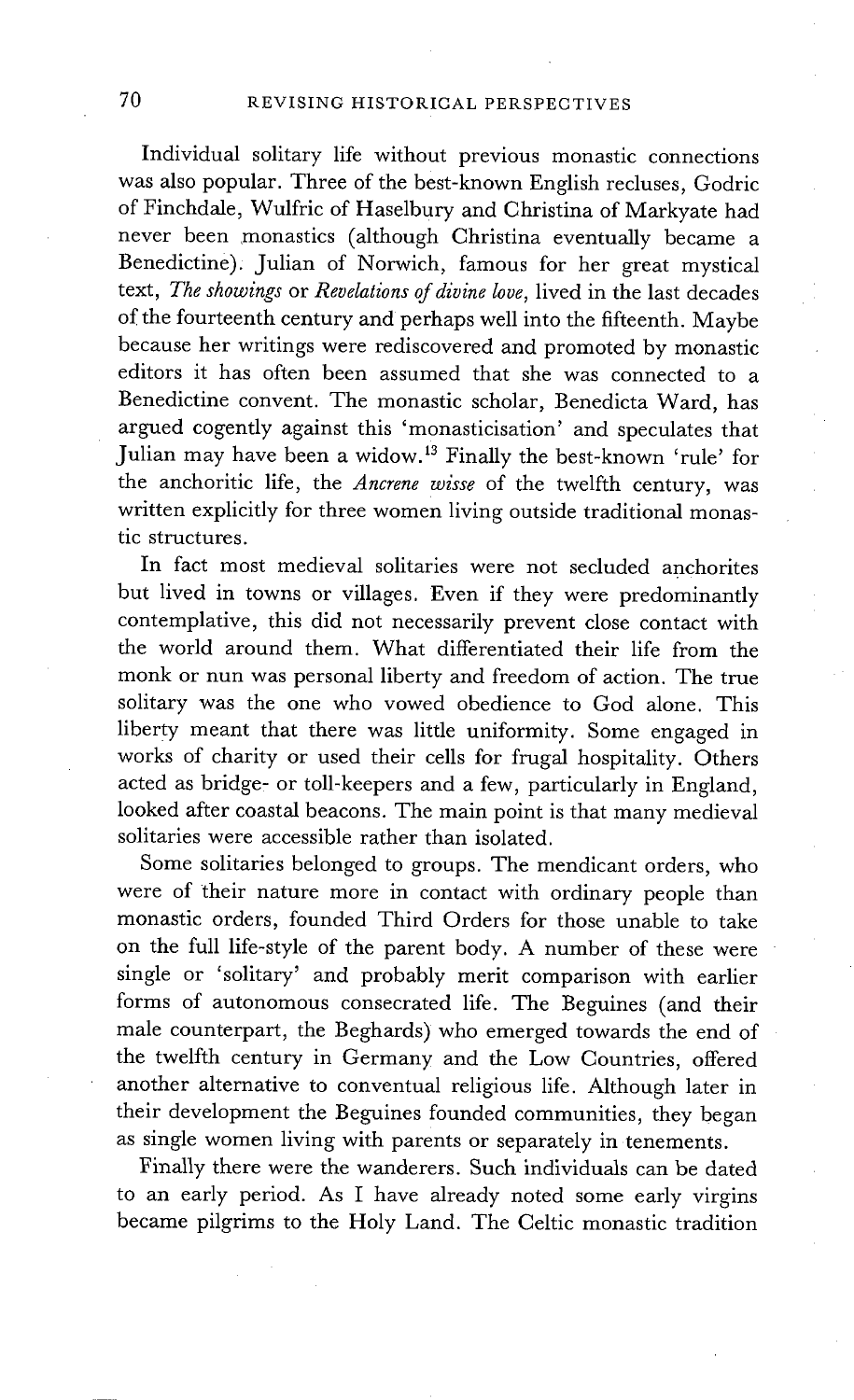#### REVISING HISTORICAL PERSPECTIVES 71

seems to have produced an above average number of such wanderers. I shall return to this tradition later. Throughout the Middle Ages the tradition continued in different ways. Undoubtedly some were merely beggars or eccentrics but there were others who led a celibate wandering life for devotional and ascetical reasons. Pilgrims were, of course, a striking phenomenon in the Middle Ages. Not all were 'single ones'. However there does seem to have been a class of pilgrims who made the wandering style of autonomous Christian life a more or less permanent occupation.<sup>14</sup>

#### *A woman's place is in the cloister*

A revision of the history of religious life must attend to the limitations experienced by women. Initial freedom at the heart of Church life equal to men contrasts with marginalization and seclusion in later centuries. Enforced enclosure was the most effective limitation on the roles of women. Initially the motives were to safeguard 'spiritual space' and to protect against the social anarchy that attended the demise of the Roman Empire. The strict sixth century rule of Caesarius of Arles was influential in later reforms which placed convents under the authority of bishops, monasticized many houses, and resulted in gender-specific canons on enclosure which created a double standard. The ninth century *Regula monachorum* contrasted the vanity of the world (a female problem?) with convents as 'tombs'. In practice, until the twelfth century there were variations: the constant repetition of regulations argues that strict enclosure was difficult to enforce and the enclosure of canonesses remained less rigid than in monasteries. Historians agree on two things. Firstly, inflexible seclusion became normative only gradually and secondly, it was largely imposed.<sup>15</sup>

Although the 1298 decree of Pope Boniface VIII stated that all religious women must remain in perpetual enclosure, the rigidity which remained familiar until recently arose only in the sixteenth century. Even strictly enclosed medieval nuns left the cloister for necessary business. Cistercian nuns normally spoke through a grill but a room was provided for meeting 'honest persons' without barriers. 16 However, in general, women's houses found themselves 'hemmed in on all sides by the old traditional forms of monastic life that held sway from before the twelfth century and that became more austere, more rigid, and in all cases more uniform'.<sup>17</sup> Formal enclosure for women meant that convents became predominantly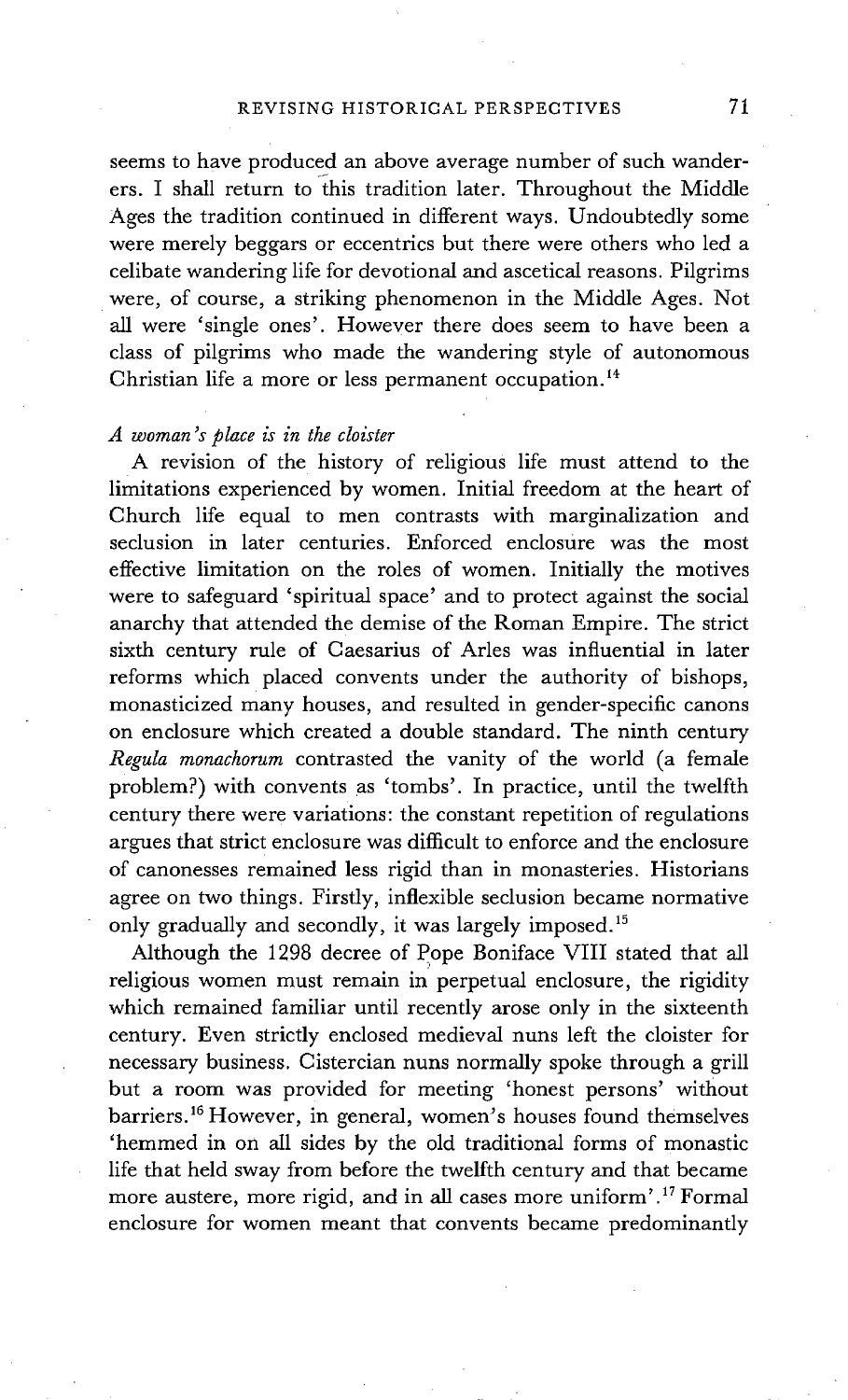contemplative and 'nun' a single category.<sup>18</sup> The Beguine movement, from the late twelfth century, avoided this process by remaining outside the canonical definition of 'religious' despite attempts to control it and a certain institutionalization in its later stages.

Stricter enclosure paralleled a decrease in women's roles in the Church. Within monasteries prior to the thirteenth century women preached, heard confessions, bestowed blessings and sang the Gospel. The nuns of the Prouille convent, founded in 1206 by St Dominic, initially preached *outside* with the friars. In the thirteenth century Pope Innocent III noted the continued exercise of 'clerical' powers by nuns with astonishment and canonists argued that \ women'should no longer teach, touch sacred vessels, absolve or exercise judgement. This was part of a contemporary process whereby clerical celibacy, combined with the greater regulation of the sacraments, created a clergy who became 'set apart' with the exclusive right to preach and exercise the 'cure of souls' .19 Negative stereotypes of women also played a role. The fourteenth century theologian Jean Gerson wrote that women were forbidden to teach even through writing. 'All women's teaching . . . is to be held suspect unless it has been diligently examined, and much more fully than men's.' Women are more easily seduced, are themselves determined seducers and '... it is not proved that they are witnesses of divine grace'.<sup>20</sup>

Women were severely limited for longer than men. For example, the radical vision of the Englishwoman, Mary Ward, in the early seventeenth century, was condemned by the Church and her Institute was, until modern times, unable to live the mobile and uncloistered life envisaged by the foundress. A group such as the Daughters of Charity, founded by Louise de Marillac and Vincent de Paul, managed to remain relatively free by avoiding permanent vows and the legal status of 'nun'.<sup>21</sup>

The limitation of roles relates partly to greater separation of male and female religious. Initially, in the early centuries, women had an equality with men through their choice of chastity. Some lived with male celibates as 'sisters and brothers in Christ' with the conviction that oneness in Christ eliminated the barriers of gender so as to allow for close and equal relationships.<sup>22</sup> A more common phenomenon from an early date were 'double monasteries'. In the Celtic and Anglo-Saxon traditions such houses were numerous. Three 'double' orders were founded in the Middle Ages: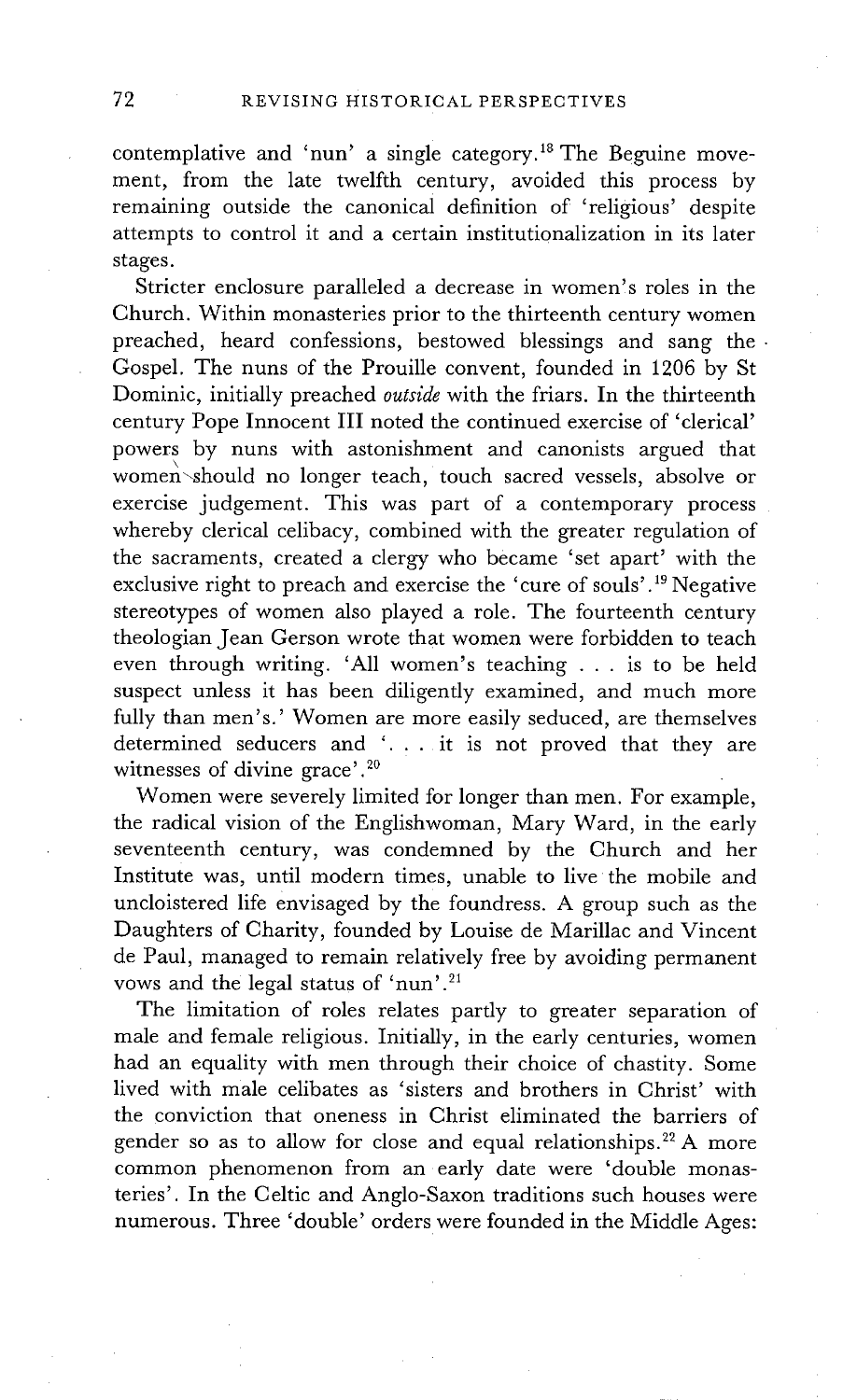Fontevrault, the Gilbertines and the Bridgettines. The members of Fontevrault, founded in 1100, sought jointly to live like the apostolic Church. The abbess was not merely the juridical but also the spiritual leader of monks and nuns. One version of the Rule which survives stipulates of all members that

they are to revere her as their spiritual mother, and all the affairs of the Church, spiritual as well as secular, are to remain in her hands, or to be given to whomever she assigns, just as she decides.<sup>23</sup>

Fontevrault was unique in this respect but the phenomenon of double houses had important features apart from female leadership. There was a symbiotic spiritual and material relationship between the sexes. Both were equals in a coordinated effort. Finally, double houses mitigated the effect of enclosure by enabling women to maintain autonomy from outside authority. Their decline in the later Middle Ages removed something favourable to women. If double houses had been an effective symbol of equality in the search for perfection, their disappearance was equally symbolic of the fact that distinction and separation had largely won the day.<sup>24</sup>

#### *Are our cultural limits adequate?*

Our histories and identities exist within specific cultural horizons. Thus Western perceptions of religious life have largely ignored the Eastern tradition and some Western cultures, such as the Celtic, have been left to the antiquarian. Attention to unfamiliar cultural perspectives questions our assumptions. 25 In the East divisions into distinct 'Orders' are unknown. A variety of patterns exists within a single, all-embracing tradition. John Climacus (died c 649) highlighted three basic types: solitary, a few companions and the cenobitic. These types remain the same today. 26 On Mount Athos the twenty ruling monasteries are cenobitic, though varying in intensity. There are a significant number of smaller, semi-eremitic groups called *kellia* some of which are isolated, and others grouped in monastic 'villages' or *sketes.* Finally, there are hermits, dependent on monasteries or in extreme and hidden solitude. 27

Individuals may move from one style to another, usually but not exclusively from the cenobitic to the eremitical. This flexibility enables religious to follow a personal path within the wider monastic journey towards God. Eastern religious life expresses 'unity in diversity' instead of the Western 'diversity in separation' which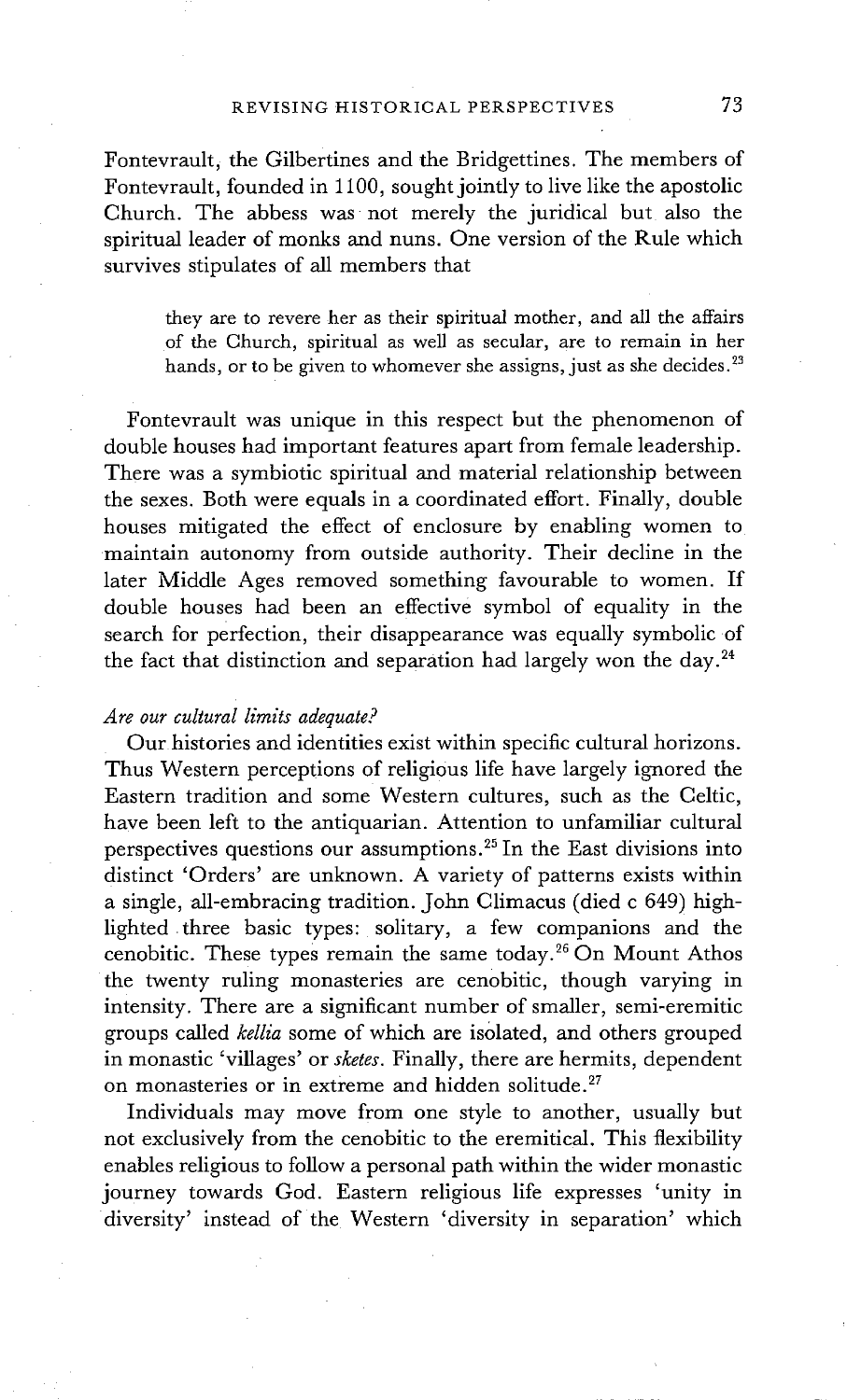makes it difficult for individual religious to change lifestyles. Some cenobitic houses are 'idiorhythmic' where each member adopts a personal rhythm within common life. Although some do not approve, a case can be made for viewing it as a legitimate and archetypal spiritual way reflecting the principle of personal freedom within Orthodox religious life.<sup>28</sup>

Ethiopian models of religious life uniquely retain a living connection with early forms of consecrated life because for centuries the Church was isolated by the expansion of Islam. There are widownuns and lay-nuns who mainly live at home in the midst of the local community and do Church work such as making vestments or the flour for the communion bread. Then there are couples who decide to become celibate, sometimes temporarily, as 'married religious' at home. A third category who live, to a degree, among ordinary people are the city hermits whose life is primarily one of prayer and asceticism on the streets.

In monasteries there may be up to 600 religious and organization is very informal. The life of silence and prayer itself is the main teacher apart from some assistance from a *komas* or spiritual guide. Abbots or abbesses have only spiritual authority and there is an antipathy to the accumulation of power in a few hands. Because monastic commitment is to *a way of life* rather than to a place, individuals may move freely from one monastery or convent to another. Monasteries are semi-eremitical villages where everyone has a hut and garden. A simple framework of common life provides a context for an otherwise personal search for God. Other monks and nuns go out from their monasteries to become hermits in the forests and mountains. 29

A similar 'village' model mingled with native Irish culture to give Celtic religious life a character of its own. It was eventually superseded by Benedictine monasticism and caricatured as primitive and extreme. Certainly the rugged individualism of Celtic religious life contrasted with a more organized and urbane Latin tradition. Value was placed on the individual even within the monastery. Monks or nuns could always move freely from one monastery to another or go off in search of greater solitude. Individual hermits played a major role in this tradition. Spiritual guidance of a 'soul friend' or 'the one who shares the cell' was considered a necessity not an option.

Celtic monasticism became interwoven with society to a remarkable degree. Some settlements eventually became the seat of local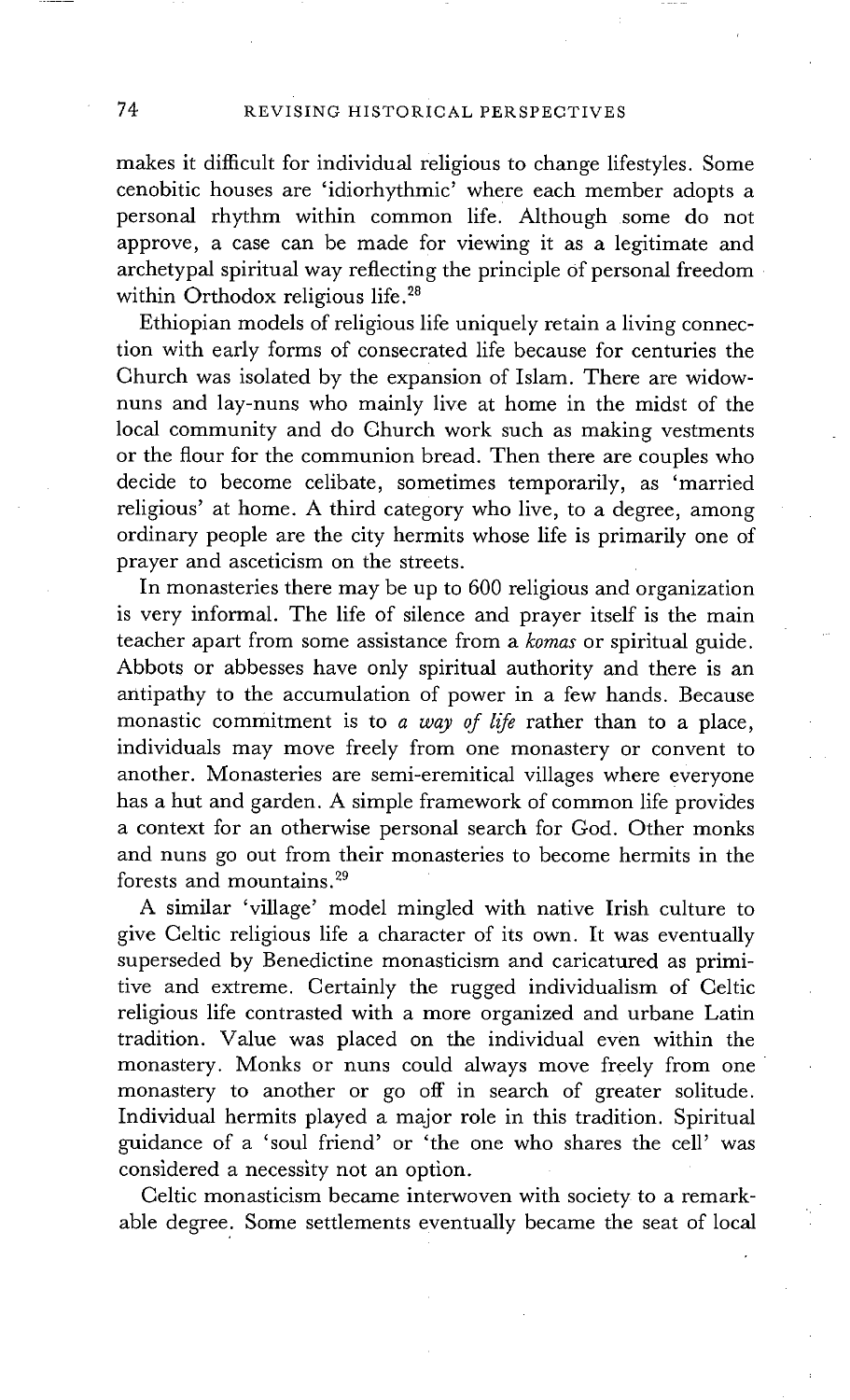kings and a form of family monasticism developed. Perhaps this blending of the monastic with wider society led to the form of Church government whereby bishops were subordinated to abbots • and abbesses. Celtic religious also practised *peregrinatio,* voluntary exile or 'green martyrdom'. This wandering was both a logical consequence of the search for greater solitude and a reflection of evangelizing zeal. However it also related to the ideal of imitation of the homeless Christ. The exile voluntarily left the security of home and native roots for the unknown in faith and trust.<sup>30</sup>

### *Conclusions*

Historical precedent is complex and so my questions cannot simply widen the range of possible models for contemporary imitation but they do raise important issues. Firstly, a fairly undefined (if recognizable) pursuit of gospel values became a structured, separate and regulated category: 'religious life'. This process of institutionalization led both to greater definition and to three paradoxically related features: an *expansion* of normative characteristics from the original emphasis on consecrated virginity; a general *limitation* of the variety of religious life to common conventual structures; the *formalization* of particular 'charisms' into a rigid diversity-in-separation. The by-products of this process were a loss of fluidity, the subordination of the personal to the collective and, through greater definition, the increasing separation of 'religious life' from the fundamental discipleship of the baptised.

Secondly, religious life has been diverse and cannot be reduced to one fixed and universal pattern. Least of all can it be limited to what is recognized institutionally within one religious culture (for example, the West) or at a given point in history. Consecrated virgins existed long before Church order recognized them, autonomous forms of life have been formally recognized at certain times and not at others, and certain groups, such as the Beguines and others whose commitment could be temporary, existed in a kind of twilight zone. Canon law is too blunt an instrument to be the final arbiter of limits and definition.

Thirdly, the issue of development has been present implicitly. I have emphasized that to understand it as a single line, with a common normative root, is questionable. I would also add that 'development' as such is an ambiguous word. There have been many Changes but we should not always assume that these have been *improvements.* Any 'Whig' view of history as the inevitable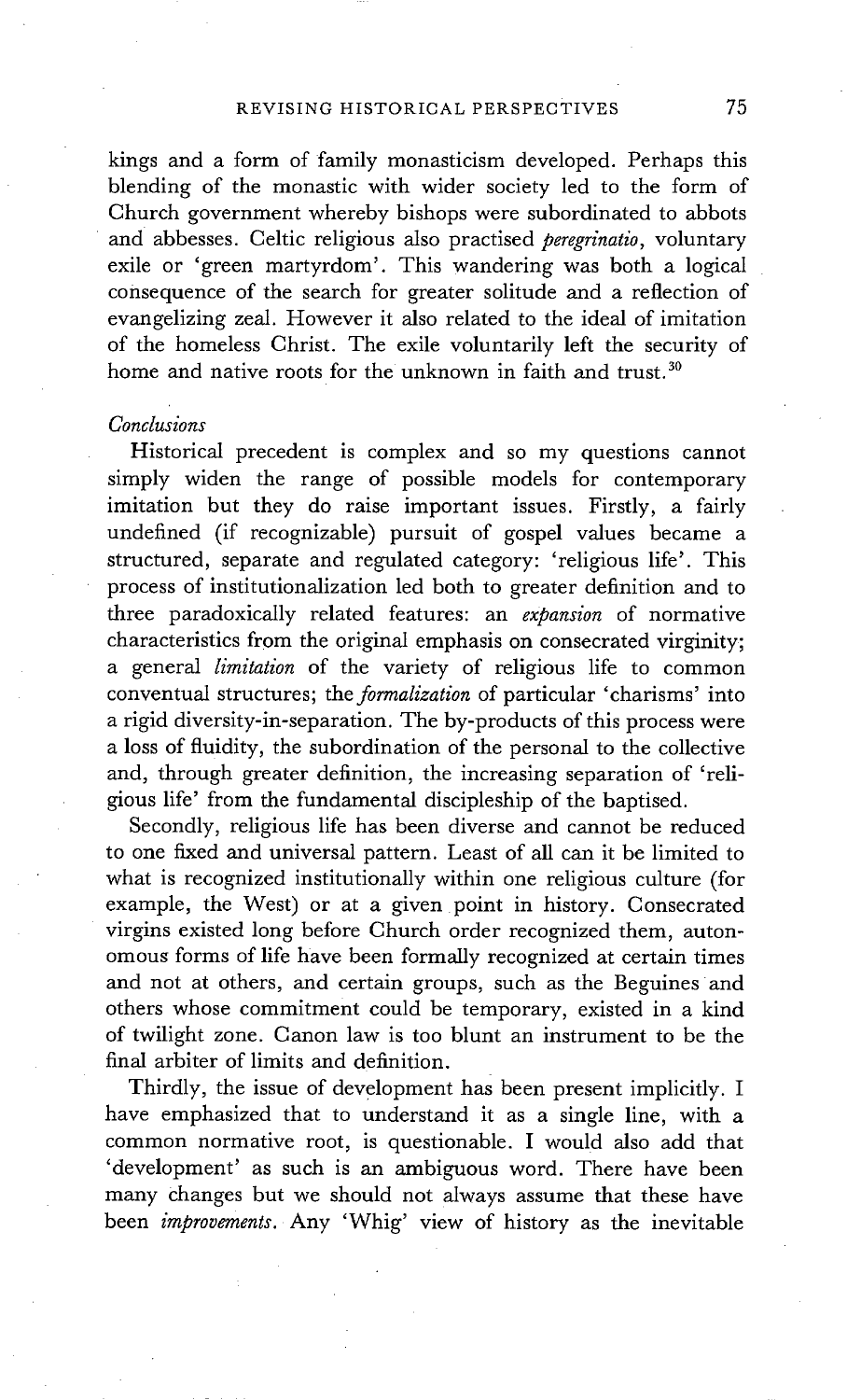triumph of progressive forces is dubious. Change has brought loss as well as gain. Women's status and possibilities were greater in the early centuries than in the High Middle Ages. The progressive exclusion of particular spiritual cultures (the Celtic or the whole of the East) meant the loss of certain fruitful emphases.

Arguably the very need conclusively to *define* religious life reflects the process of limitation and separation I have described. To reduce meaning to definitions is the product of a religious culture which has valued law, distinctions and the objective. The subtle discernment of 'charism' at the service of community has been progressively subordinated to an institutional model of the Church which demands free-standing structures as a precondition for recognition. Consecrated life undoubtedly began as *distinctive*. Its common feature, chastity, was a powerful symbol of dissociation from established family, social, economic and *religious* structures. However, dissociation progressed to *separation.* Structures, dress and practices changed the original 'being other' *within* the Christian community, as a provocative reminder of the 'otherness' of all discipleship, to 'ritual behaviour' as an elitist way where withdrawal implied a special and permanent context for perfection away from the common herd. Religious life ceased to be a symbol and became a substitute for what most could not achieve. The need for definition is greatest when religious life becomes *more than* gospel commitment. Once again we are in a situation of fluidity and flexibility where distinctions between religious life and other 'ways' have blurred. Is this a threat or an invitation to recognize that it is helpful to discern charisms but not to arrive at abstract definitions of religious life with universal and permanent application?

#### NOTES

1 For example, Jean Leclercq, *Aspects of monasticism,* (Michigan, 1978), pp 72ff.

2 See Rosemary Rader, 'Early Christian forms of communal spirituality: women's communities' in William Skudlarek (ed.), *The continuing quest for God,* (Collegeville, 1982), p 89 & Jo Ann McNamara, 'Muffled voices: the lives of consecrated women in the fourth century' in John Nichols & Lillian Thomas Shank (eds.), *Distant echoes: Medieval religious women, Volume*  1 (Kalamazoo, 1984), p 12. Cited as *Distant echoes.* 

3 See Rader. *art. cir.,* pp 88-99.

4 See *Egeria's travels* (London, 1971).

5 On widows and virgins as well as early forms of communal life, see Rader *art. cit.* ; Elisabeth Schiissler Fiorenza, 'Word, Spirit and power: women in early Christian communities' in Rosemary Ruether & Eleanor McLaughlin (eds.), *Women of Spirit* (New York, 1979); McNamara, art. cit., pp 11-30. I am grateful to Sister Elisabeth Rees, a contemporary consecrated virgin in London, for her reflections on these issues.

6 LecIercq, 0p. *cir.,* pp 75 & 78.

<sup>7</sup> On the Syriac tradition, see Robert Murray, 'The features of the earliest Christian asceticism' in Peter Brooks (ed.), *Christian spirituality: essays in honour of Gordon Rupp* (London,